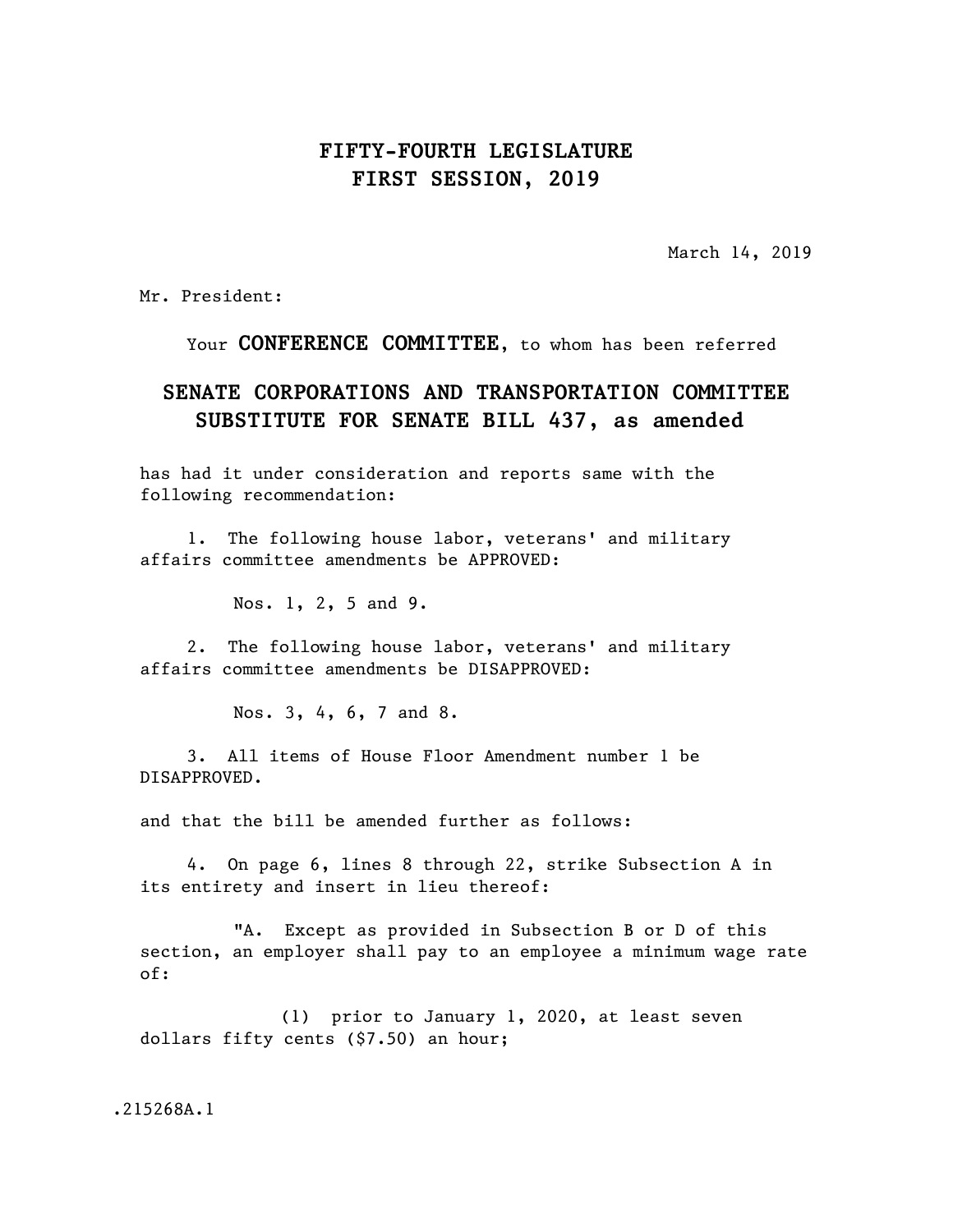## **FIFTY-FOURTH LEGISLATURE FIRST SESSION, 2019**

CC/SCORC/SB 437, aa Page 2

(2) beginning January 1, 2020 and prior to January 1, 2021, at least nine dollars (\$9.00) an hour;

(3) beginning January 1, 2021 and prior to January 1, 2022, at least ten dollars fifty cents (\$10.50) an hour;

(4) beginning January 1, 2022 and prior to January 1, 2023, at least eleven dollars fifty cents (\$11.50) an hour; and

(5) on and after January 1, 2023, at least twelve dollars (\$12.00) an hour.".

5. On page 7, line 16, after "to", strike the remainder of the line, strike lines 17 through 22 in their entirety and on line 23, strike the paragraph designation "(4)" and insert in lieu thereof:

"January 1, 2020, at least two dollars thirteen cents (\$2.13) an hour;

(2) beginning January 1, 2020 and prior to January 1, 2021, at least two dollars thirty-five cents (\$2.35) an hour;

(3) beginning January 1, 2021 and prior to January 1, 2022, at least two dollars fifty-five cents (\$2.55) an hour;

(4) beginning January 1, 2022 and prior to January 1, 2023, at least two dollars eighty cents (\$2.80) an hour;

(5) on and after January 1, 2023, at least three dollars (\$3.00) an hour; and

(6)".

.215268A.1